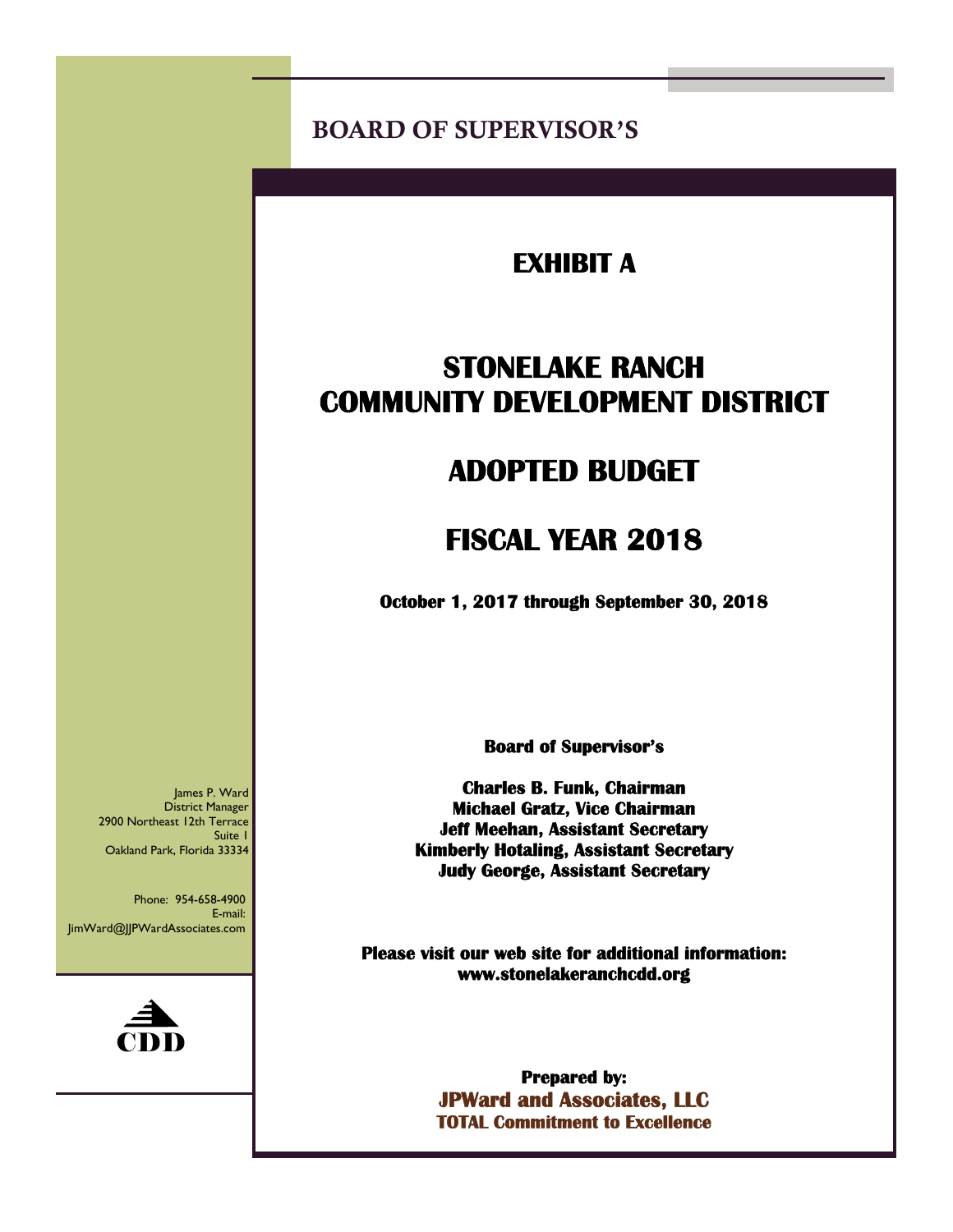

# $SLR$  TABLE OF CONTENTS

#### **GENERAL FUND**

| <b>Budget</b><br><b>Budget—Fiscal Year 2018</b><br><b>Assessment Rate Comparison</b><br><b>Budget Comparison</b>            | $1 - 2$ |  |  |  |
|-----------------------------------------------------------------------------------------------------------------------------|---------|--|--|--|
| <b>Description of Budgeted items</b>                                                                                        |         |  |  |  |
| <b>DEBT SERVICE FUNDS</b>                                                                                                   |         |  |  |  |
| <b>Series 2004 Bonds</b><br><b>Budget—Fiscal Year 2018</b><br><b>Budget Comparison</b><br><b>Bond Amortization Schedule</b> | 5-6     |  |  |  |
| <b>ASSESSMENT LEVY</b>                                                                                                      |         |  |  |  |

 **Summary of All Funds 7**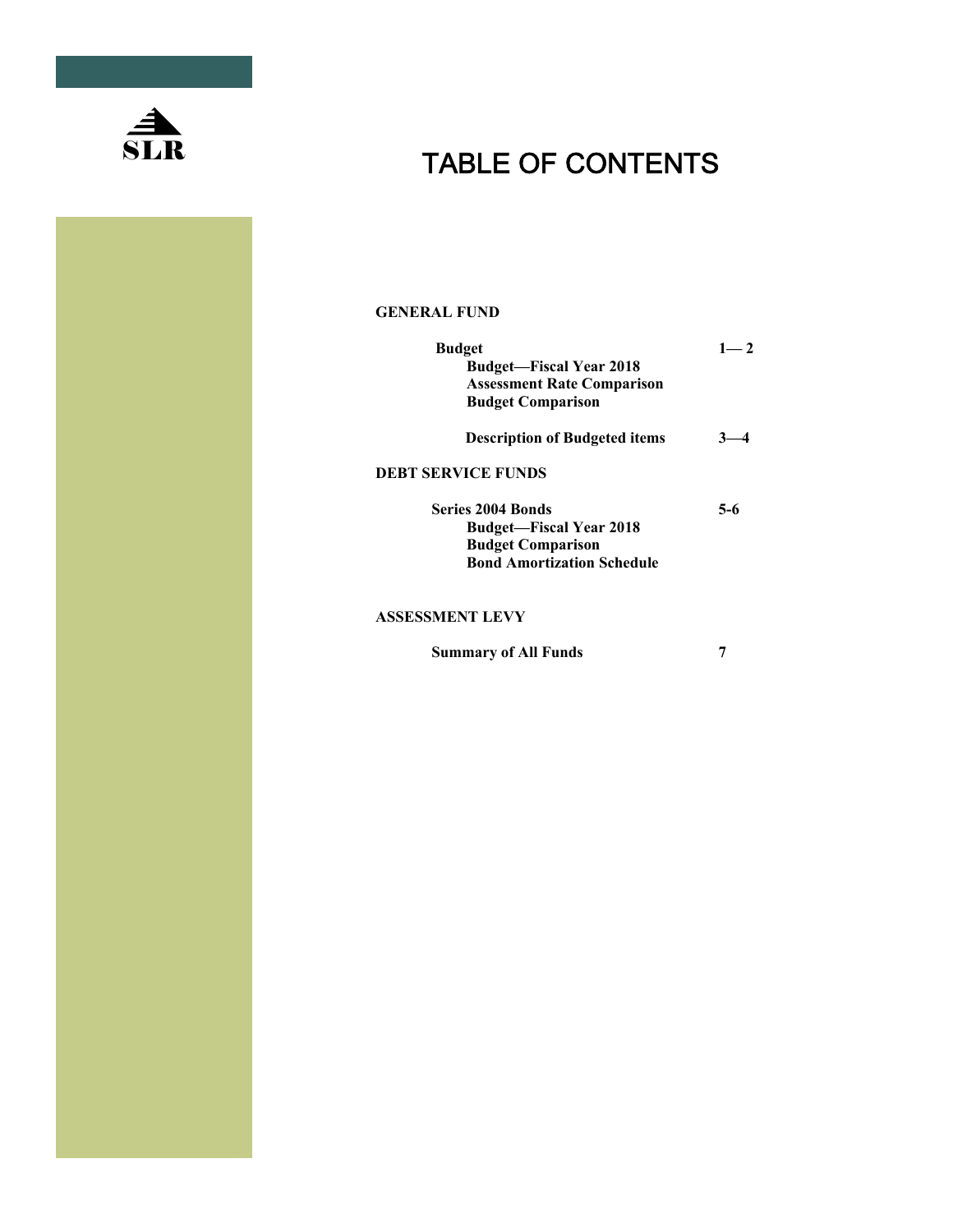|                                            |                    |                              |           | Actual at                    |                 | <b>Anticipated</b>       |                    |             |
|--------------------------------------------|--------------------|------------------------------|-----------|------------------------------|-----------------|--------------------------|--------------------|-------------|
|                                            | <b>Fiscal Year</b> |                              | March 31, |                              | <b>Year End</b> |                          | <b>Fiscal Year</b> |             |
| <b>Description</b>                         |                    | 2017 Budget                  |           | 2017                         |                 | 09/30/17                 |                    | 2018 Budget |
| <b>Revenues and Other Sources</b>          |                    |                              |           |                              |                 |                          |                    |             |
| Carryforward                               | \$                 |                              | \$        |                              | \$              |                          | \$                 |             |
| <b>Interest Income - General Account</b>   | \$                 | 30                           | \$        | 24                           | \$              | 50                       | \$                 | 30          |
| <b>Special Assessment Revenue</b>          |                    |                              |           |                              |                 |                          |                    |             |
| Special Assessment - On-Roll               | \$                 | 46,955                       | \$        | 36,385                       | \$              | 46,955                   | \$                 | 47,495      |
| <b>Total Revenue &amp; Other Sources</b>   | \$                 | 46,985                       | \$        | 36,410                       | \$              | 47,005                   | \$                 | 47,525      |
|                                            |                    |                              |           |                              |                 |                          |                    |             |
| <b>Appropriations</b>                      |                    |                              |           |                              |                 |                          |                    |             |
| <b>Executive</b>                           |                    |                              |           |                              |                 |                          |                    |             |
| Professional - Management                  | \$                 | 21,465                       | \$        | 10,733                       | \$              | 21,465                   | \$                 | 21,465      |
| <b>Financial and Administrative</b>        |                    |                              |           |                              |                 |                          |                    |             |
| <b>Audit Services</b>                      | \$                 | 4,600                        | \$        | $\qquad \qquad \blacksquare$ | \$              | 4,600                    | \$                 | 4,600       |
| <b>Other Contractual Services</b>          |                    |                              |           |                              |                 |                          |                    |             |
| <b>Recording and Transcription</b>         | \$                 | $\qquad \qquad \blacksquare$ | \$        |                              | \$              | $\overline{\phantom{a}}$ | \$                 |             |
| <b>Legal Advertising</b>                   | \$                 | 550                          | \$        | 642                          | \$              | 1,000                    | \$                 | 550         |
| <b>Trustee Services</b>                    | \$                 | 3,500                        | \$        | $\qquad \qquad -$            | \$              | 3,500                    | \$                 | 3,500       |
| <b>Dissemination Agent Services</b>        | \$                 | 5,000                        | \$        |                              | \$              | 5,000                    | \$                 | 5,000       |
| <b>Bank Service Fees</b>                   | \$                 | 460                          | \$        | 186                          | \$              | 460                      | \$                 | 460         |
| <b>Travel and Per Diem</b>                 | \$                 |                              | \$        |                              | \$              |                          | \$                 |             |
| <b>Rentals and Leases</b>                  |                    |                              |           |                              |                 |                          |                    |             |
| Web Site Maintenance                       | \$                 | 700                          | \$        |                              | \$              | 700                      | \$                 | 700         |
| <b>Communications and Freight Services</b> |                    |                              |           |                              |                 |                          |                    |             |
| Telephone                                  | \$                 | $\overline{\phantom{0}}$     | \$        |                              | \$              |                          | \$                 |             |
| Postage, Freight & Messenger               | \$                 | 25                           | \$        | 6                            | \$              | 25                       | \$                 | 25          |
| Insurance                                  | \$                 | 6,200                        | \$        | 6,042                        | \$              | 6,042                    | \$                 | 6,200       |
| <b>Printing and Binding</b>                | \$                 | 50                           | \$        | $\qquad \qquad -$            | \$              | 50                       | \$                 | 50          |
| <b>Office Supplies</b>                     | \$                 | $\overline{\phantom{a}}$     | \$        |                              | \$              | $\qquad \qquad -$        | \$                 |             |
| <b>Subscriptions and Memberships</b>       | \$                 | 175                          | \$        | 175                          | \$              | 175                      | \$                 | 175         |
| <b>Legal Services</b>                      |                    |                              |           |                              |                 |                          |                    |             |
| <b>General Counsel</b>                     | \$                 | 500                          | \$        | 959                          | \$              | 1,500                    | \$                 | 1,000       |
| <b>Other General Government Services</b>   |                    |                              |           |                              |                 |                          |                    |             |
| <b>Engineering Services</b>                | \$                 |                              | \$        |                              | \$              |                          | \$                 |             |
| Contingencies                              | \$                 |                              | \$        |                              | \$              |                          | \$                 |             |
| <b>Other Fees and Charges</b>              |                    |                              |           |                              |                 |                          |                    |             |
| <b>Discounts and Tax Collector Fees</b>    | \$                 | 3,760                        | \$        |                              | \$              | 3,760                    | \$                 | 3,800       |
| <b>Total Appropriations</b>                | \$                 | 46,985                       | \$        | 18,743                       | \$              | 48,277                   | \$                 | 47,525      |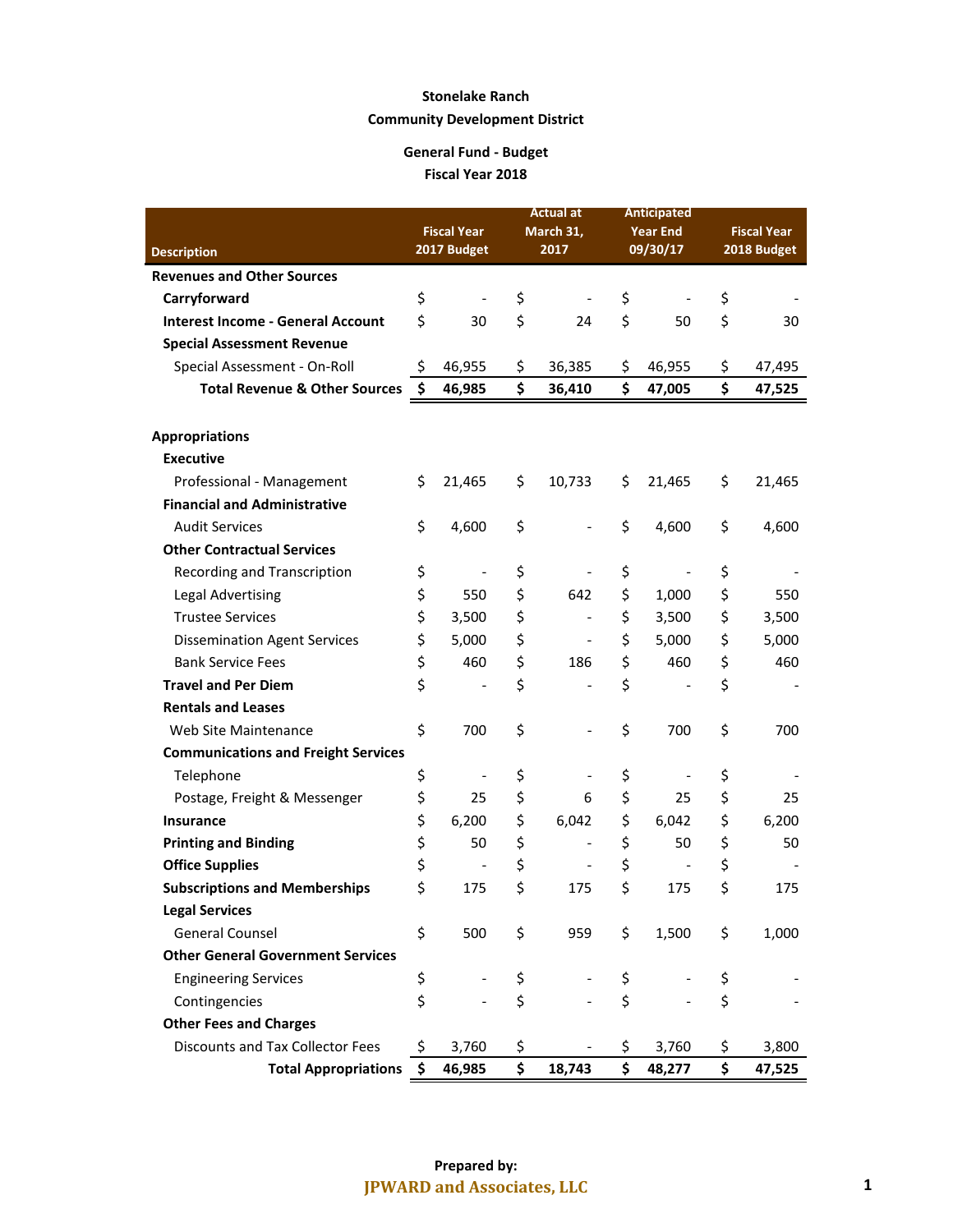| <b>Description</b>                        | <b>Fiscal Year</b><br>2017 Budget |   | <b>Actual at</b><br>March 31,<br>2017 |   | <b>Anticipated</b><br><b>Year End</b><br>09/30/17 | <b>Fiscal Year</b><br>2018 Budget |
|-------------------------------------------|-----------------------------------|---|---------------------------------------|---|---------------------------------------------------|-----------------------------------|
| Net Increase/(Decrease) in Fund Balance   |                                   |   | 17.667                                |   | (1,272)                                           |                                   |
| <b>Fund Balance - Beginning (Audited)</b> |                                   | Ś | 28.631                                | S | 21.265                                            |                                   |
| <b>Fund Balance - Ending (Projected)</b>  |                                   |   |                                       | Ś | 19.993                                            |                                   |
| <b>Assessment Comparison</b>              | 293.47                            |   |                                       |   |                                                   | 296.84                            |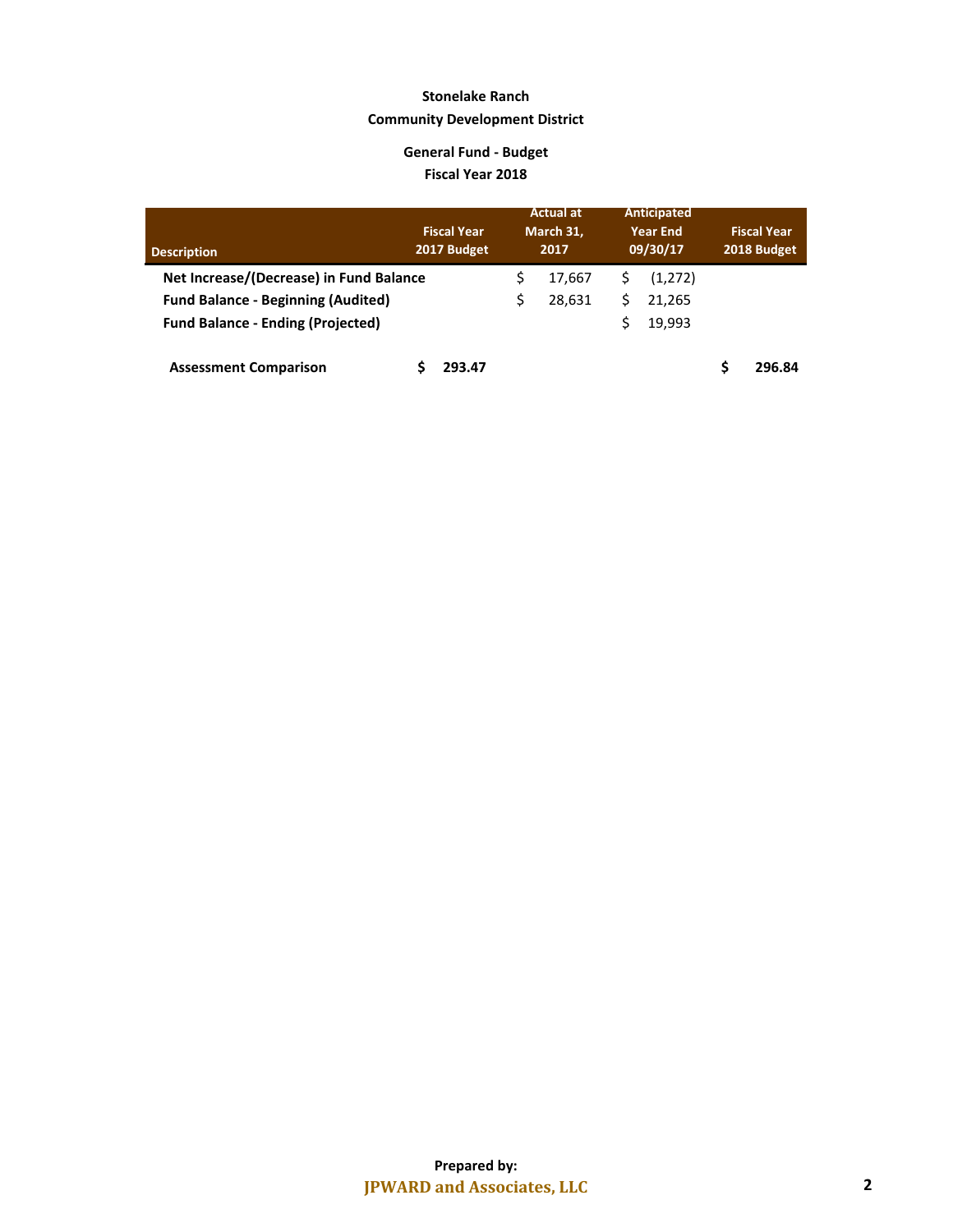| <b>Revenues and Other Sources</b>                                                                                                                                                                                                                                                                                                                                                                                                                                              |    |        |
|--------------------------------------------------------------------------------------------------------------------------------------------------------------------------------------------------------------------------------------------------------------------------------------------------------------------------------------------------------------------------------------------------------------------------------------------------------------------------------|----|--------|
| Carryforward                                                                                                                                                                                                                                                                                                                                                                                                                                                                   | \$ |        |
| <b>Interest Income - General Account</b>                                                                                                                                                                                                                                                                                                                                                                                                                                       | \$ | 30     |
|                                                                                                                                                                                                                                                                                                                                                                                                                                                                                |    |        |
| <b>Appropriations</b>                                                                                                                                                                                                                                                                                                                                                                                                                                                          |    |        |
| <b>Executive</b>                                                                                                                                                                                                                                                                                                                                                                                                                                                               |    |        |
| Professional - Management                                                                                                                                                                                                                                                                                                                                                                                                                                                      | Ś. | 21,465 |
| The District retains the services of a professional management company - JPWard and Associates,<br>LLC - which specializes in Community Development Districts. The firm brings a wealth of knowledge<br>and expertise to Stonelake Ranch.                                                                                                                                                                                                                                      |    |        |
| <b>Financial and Administrative</b>                                                                                                                                                                                                                                                                                                                                                                                                                                            |    |        |
| <b>Audit Services</b>                                                                                                                                                                                                                                                                                                                                                                                                                                                          | \$ | 4,600  |
| Statutorily required for the District to undertake an independent examination of its books, records<br>and accounting procedures.<br><b>Other Contractual Services</b>                                                                                                                                                                                                                                                                                                         |    |        |
| Recording and Transcription                                                                                                                                                                                                                                                                                                                                                                                                                                                    | \$ |        |
| <b>Legal Advertising</b>                                                                                                                                                                                                                                                                                                                                                                                                                                                       | \$ | 550    |
| <b>Trustee Services</b>                                                                                                                                                                                                                                                                                                                                                                                                                                                        | \$ | 3,500  |
| With the issuance of the District's Bonds, the District is required to maintain the accounts<br>established for the Bond Issue with a bank that holds trust powers in the State of Florida. The<br>primary purpose of the trustee is to safeguard the assets of the Bondholder's, to insure the timely<br>payment of the principal and interest due on the Bonds, and to insure the investment of the funds in<br>the trust are made pursuant to the requirments of the trust. | \$ | 5,000  |
| <b>Dissemination Agent Services</b><br>With the issuance of the District's Bonds, the District is required to report on a periodic basis the<br>same information that is contained in the Official Statement that was issued for the Bonds. These<br>requirements are pursuant to requirements of the Securities and Exchange Commission and sent to<br>national repositories.                                                                                                 |    |        |
| <b>Bank Service Fees</b>                                                                                                                                                                                                                                                                                                                                                                                                                                                       | \$ | 460    |
| <b>Travel and Per Diem</b>                                                                                                                                                                                                                                                                                                                                                                                                                                                     | \$ |        |
| <b>Communications and Freight Services</b>                                                                                                                                                                                                                                                                                                                                                                                                                                     |    |        |
| Telephone                                                                                                                                                                                                                                                                                                                                                                                                                                                                      | \$ |        |
| Postage, Freight & Messenger                                                                                                                                                                                                                                                                                                                                                                                                                                                   | \$ | 25     |
| <b>Rentals and Leases</b>                                                                                                                                                                                                                                                                                                                                                                                                                                                      |    |        |
| Web Site Maintenance<br>In accordance with recent changes to Florida Statutes, the District has developed a web site to<br>provide for the maintenance of certain records, as such, this is for the on-going maintenance of the<br>web site.                                                                                                                                                                                                                                   | \$ | 700    |
| <b>Insurance</b>                                                                                                                                                                                                                                                                                                                                                                                                                                                               | \$ | 6,200  |
| <b>Printing and Binding</b>                                                                                                                                                                                                                                                                                                                                                                                                                                                    | \$ | 50     |
| <b>Office Supplies</b>                                                                                                                                                                                                                                                                                                                                                                                                                                                         | \$ |        |
| <b>Subscriptions and Memberships</b><br><b>Legal Services</b>                                                                                                                                                                                                                                                                                                                                                                                                                  | \$ | 175    |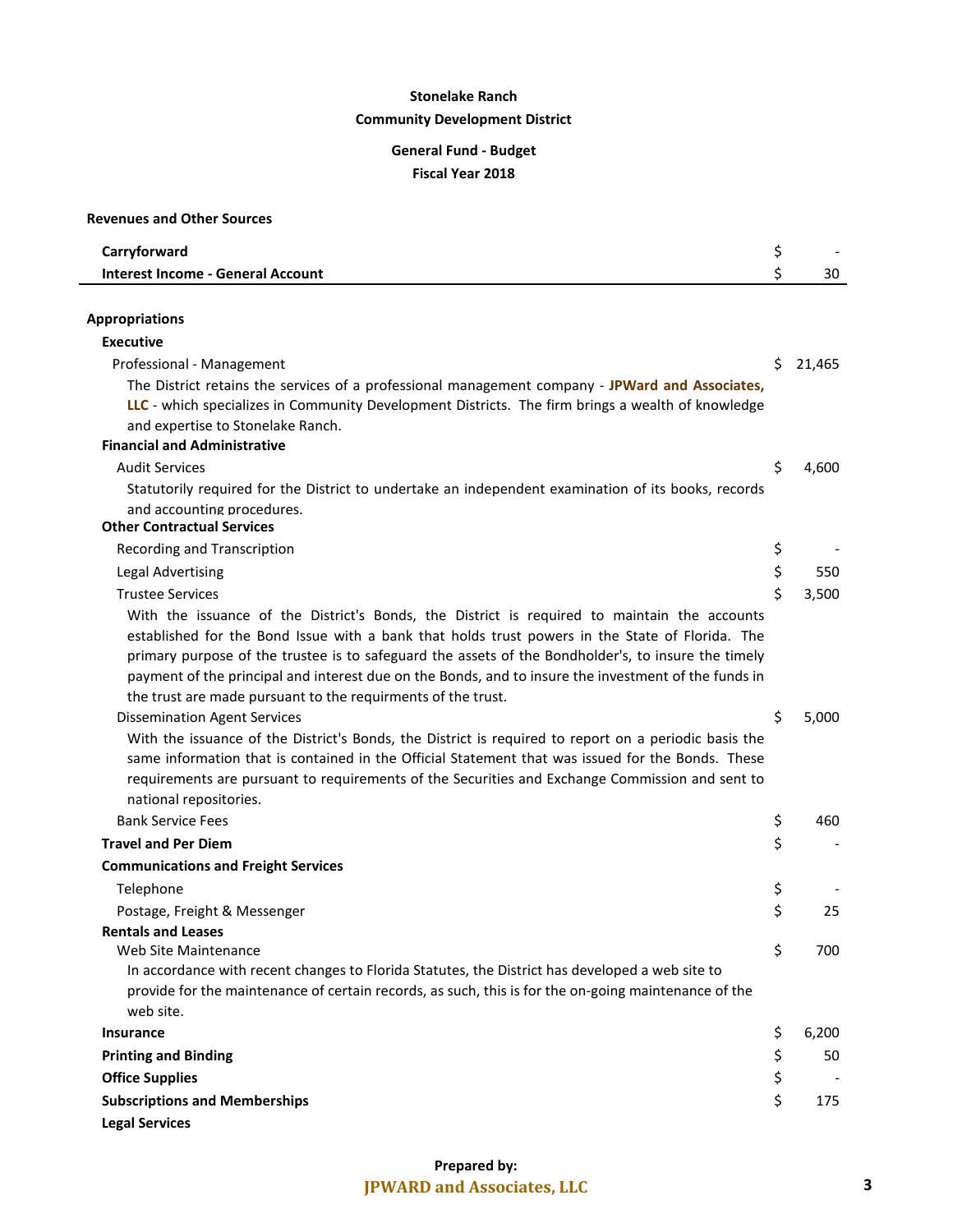| <b>General Counsel</b>                                                                                                                                                                                           | \$<br>1,000 |
|------------------------------------------------------------------------------------------------------------------------------------------------------------------------------------------------------------------|-------------|
| The District's general council provides on-going legal representation relating to issues such as public<br>finance, public bidding, rulemaking, open meetings, public records, real property dedications,        |             |
| conveyances and contracts. In this capacity, they provide services as "local government lawyers".                                                                                                                |             |
| <b>Other General Government Services</b>                                                                                                                                                                         |             |
| <b>Engineering Services</b>                                                                                                                                                                                      | \$          |
| The District's engineering firm provides a broad array of engineering, consulting and construction<br>services, which assists the District in crafting solutions with sustainability for the long term interests |             |
| of the Community while recognizing the needs of government, the environment and maintenance of                                                                                                                   |             |
| the District's facilities.                                                                                                                                                                                       |             |
| Contingencies                                                                                                                                                                                                    | \$          |
| <b>Other Fees and Charges</b>                                                                                                                                                                                    |             |
| Discounts and Other Fees                                                                                                                                                                                         | \$<br>3,800 |
| 4% Discount permitted by Law for early payment along with 2% each for the Tax Collector and                                                                                                                      |             |
| <b>Property Appraiser Fees</b>                                                                                                                                                                                   |             |
| <b>Total Appropirations: \$</b>                                                                                                                                                                                  | 47,525      |
|                                                                                                                                                                                                                  |             |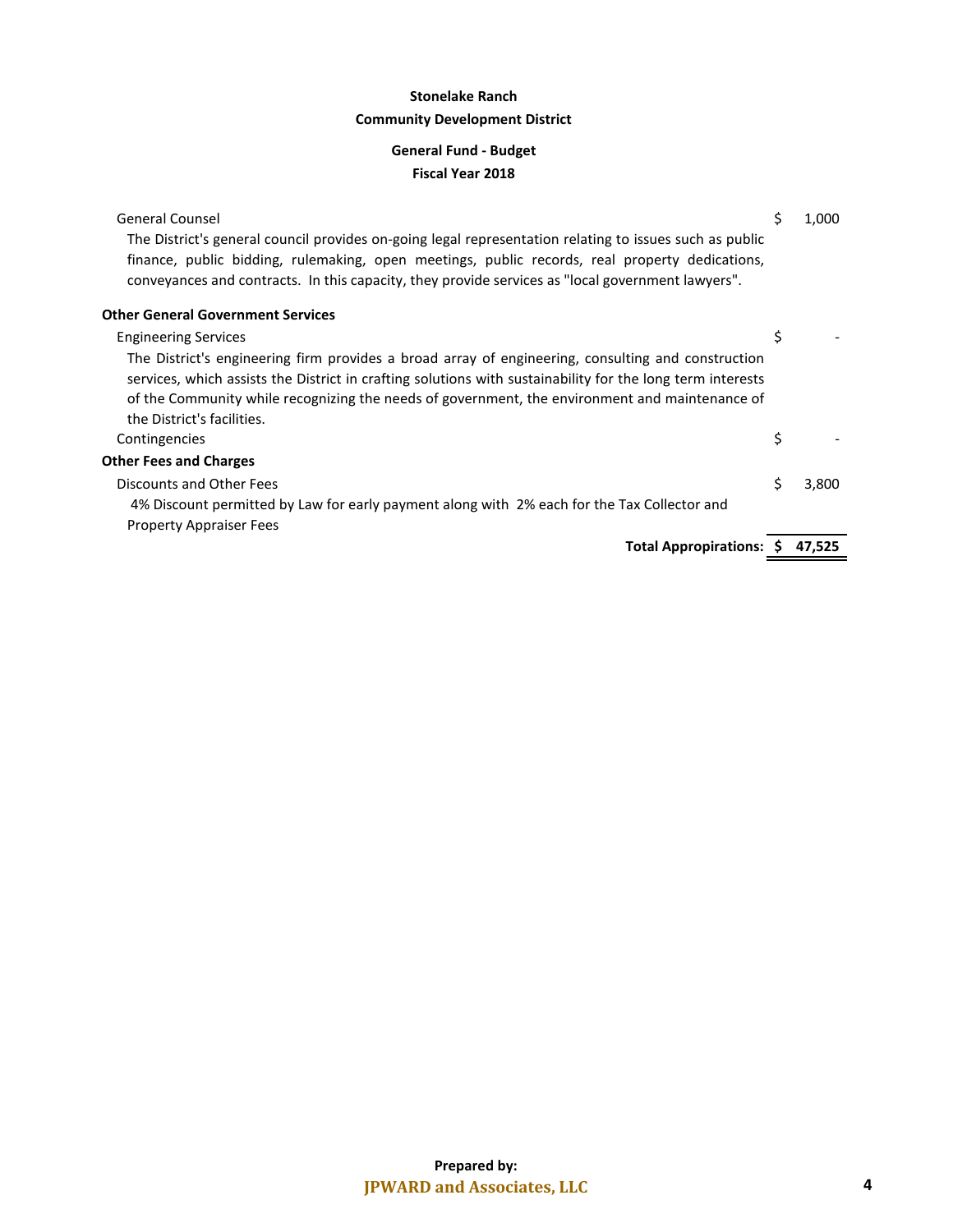#### **Debt Service Fund - Budget Fiscal Year 2018**

|                                                   |                    |             |    |                  |          | <b>Anticipated</b> |    |                    |  |
|---------------------------------------------------|--------------------|-------------|----|------------------|----------|--------------------|----|--------------------|--|
|                                                   | <b>Fiscal Year</b> |             |    | <b>Actual at</b> |          | <b>Year End</b>    |    | <b>Fiscal Year</b> |  |
| <b>Description</b>                                |                    | 2017 Budget |    | March 31, 2017   | 09/30/17 |                    |    | 2018 Budget        |  |
| <b>Revenues and Other Sources</b>                 |                    |             |    |                  |          |                    |    |                    |  |
| Carryforward                                      |                    |             | \$ |                  | \$       |                    |    |                    |  |
| Deferred Cost Account                             | \$                 | 5,900       | \$ |                  | \$       |                    | \$ | 5,900              |  |
| <b>Prepayment Account</b>                         | \$                 |             | \$ |                  | \$       |                    | \$ |                    |  |
| Revenue Account                                   | \$                 | 3,000       | \$ |                  | \$       |                    | \$ | 3,000              |  |
| <b>Interest Income</b>                            | \$                 | 45          | \$ | 544              | \$       | 1,000              | \$ | 45                 |  |
| <b>Special Assessment Revenue</b>                 |                    |             |    |                  |          |                    |    |                    |  |
| Special Assessment - On-Roll                      | \$                 | 250,071     | \$ | 193,757          | Ş        | 250,071            | \$ | 243,658            |  |
| Special Assessment - Prepayments                  | \$                 |             | \$ | 17,155           | \$       | 17,155             | \$ |                    |  |
| <b>Total Revenue &amp; Other Sources</b>          | \$                 | 259,016     | \$ | 211,455          | \$       | 268,226            | \$ | 252,603            |  |
|                                                   |                    |             |    |                  |          |                    |    |                    |  |
| <b>Appropriations</b>                             |                    |             |    |                  |          |                    |    |                    |  |
| <b>Debt Service</b>                               |                    |             |    |                  |          |                    |    |                    |  |
| <b>Principal Debt Service - Mandatory</b>         |                    |             |    |                  |          |                    |    |                    |  |
| Series 2004 Bonds                                 | \$                 | 85,000      | \$ |                  | \$       | 80,000             | \$ | 85,000             |  |
| <b>Stonelake Ranch LLC</b>                        | \$                 | 5,900       | \$ |                  | \$       | 8,850              | \$ | 5,900              |  |
| <b>Principal Debt Service - Early Redemptions</b> |                    |             |    |                  |          |                    |    |                    |  |
| Series 2004 Bonds                                 | \$                 |             | \$ |                  | \$       | 20,000             | \$ |                    |  |
| <b>Interest Expense</b>                           |                    |             |    |                  |          |                    |    |                    |  |
| Series 2004 Bonds                                 | \$                 | 148,090     | \$ | 74,045           | \$       | 148,090            | \$ | 142,190            |  |
| Stonelake Ranch LLC                               | \$                 | 20          | \$ |                  | \$       | 108                | \$ | 20                 |  |
| <b>Other Fees and Charges</b>                     |                    |             |    |                  |          |                    |    |                    |  |
| Discounts and Other Fees                          | \$.                | 20,006      | \$ |                  | \$       | 20,006             | \$ | 19,493             |  |
| <b>Total Appropriations</b>                       | \$                 | 259,016     | \$ | 74,045           | \$       | 277,053            | \$ | 252,603            |  |
|                                                   |                    |             |    |                  |          |                    |    |                    |  |
| <b>Fund Balance - Beginning</b>                   | \$                 | 332,093     | \$ | 327,732          | \$       | 332,093            | \$ | 323,265            |  |
| <b>Fund Balance - Ending (Projected)</b>          |                    | N/A         |    |                  | \$       | 323,265            | \$ | 320,265            |  |
| <b>Restricted Fund Balance:</b>                   |                    |             |    |                  |          |                    |    |                    |  |
| Reserve Account Requirement                       |                    |             |    |                  |          |                    |    | \$174,333          |  |
| Restricted for November 1st Interest Payment      |                    |             |    |                  |          |                    | \$ | 68,588             |  |
| <b>Total - Restricted Fund Balance:</b>           |                    |             |    |                  |          |                    | \$ | 242,921            |  |
|                                                   |                    |             |    |                  |          |                    |    |                    |  |
| <b>Assessment Comparison</b>                      |                    | \$1,761.06  |    |                  |          |                    | \$ | 1,728.07           |  |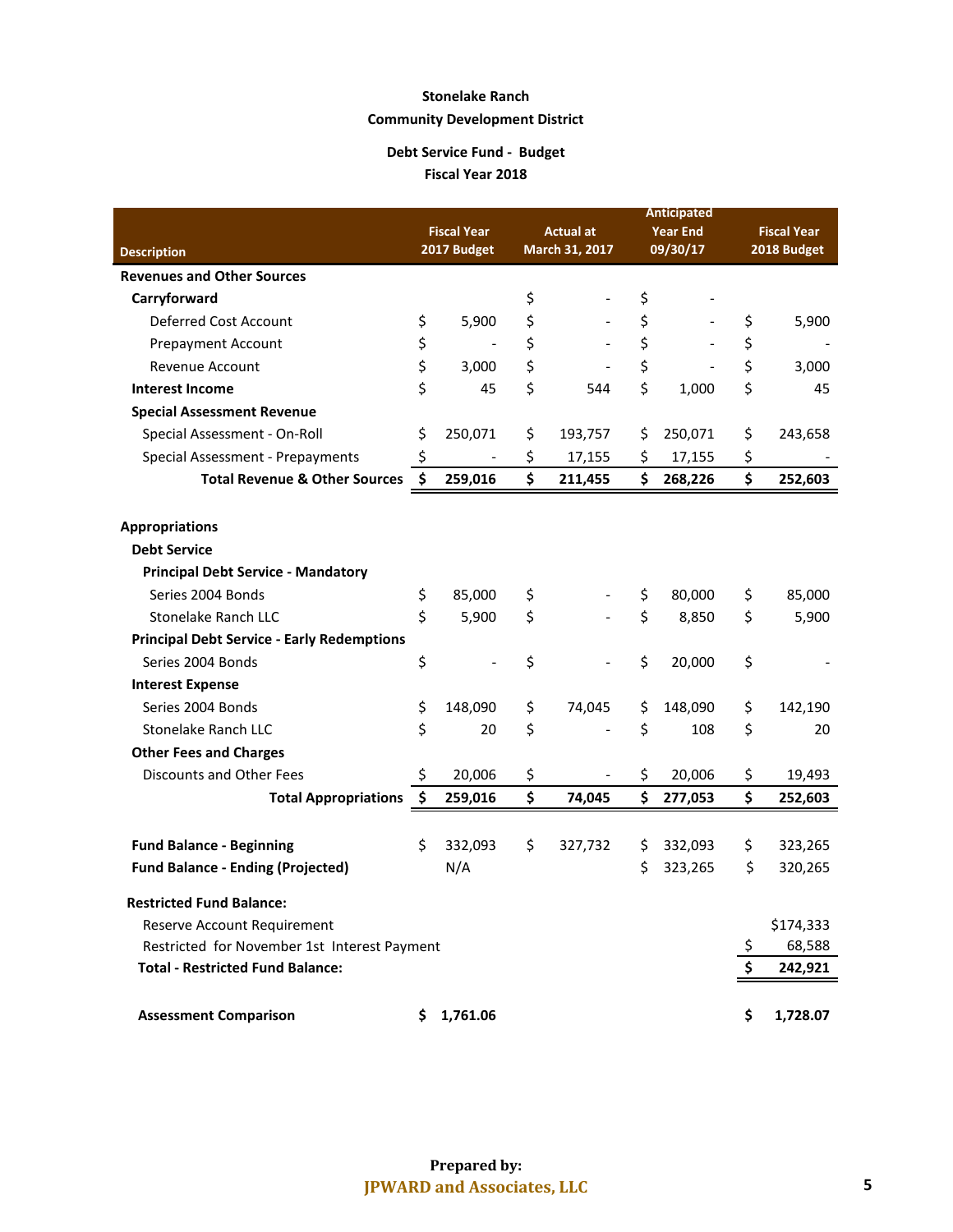#### **Debt Service Fund - Budget Fiscal Year 2018 Series 2004 A - \$3,615,000 Special Assessment Revenue Bonds**

| <b>Description</b>                  | Principal       | <b>Coupon Rate</b> |                                 | Interest  |    | <b>Annual Debt</b><br><b>Service</b> |
|-------------------------------------|-----------------|--------------------|---------------------------------|-----------|----|--------------------------------------|
| Principal Balance - October 1, 2017 | \$<br>2,410,000 | 5.90%              |                                 |           |    |                                      |
| 11/1/2017                           |                 |                    | \$                              | 71,095.00 |    |                                      |
| 5/1/2018                            | \$<br>85,000    | 5.90%              | \$                              | 71,095.00 | \$ | 227,190                              |
| 11/1/2018                           |                 |                    | \$                              | 68,587.50 |    |                                      |
| 5/1/2019                            | \$<br>90,000    | 5.90%              | \$                              | 68,587.50 | \$ | 227,175                              |
| 11/1/2019                           |                 |                    | \$                              | 65,932.50 |    |                                      |
| 5/1/2020                            | \$<br>95,000    | 5.90%              | \$                              | 65,932.50 | \$ | 226,865                              |
| 11/1/2020                           |                 |                    | \$                              | 63,130.00 |    |                                      |
| 5/1/2021                            | \$<br>100,000   | 5.90%              | \$                              | 63,130.00 | \$ | 226,260                              |
| 11/1/2021                           |                 |                    | \$                              | 60,180.00 |    |                                      |
| 5/1/2022                            | \$<br>105,000   | 5.90%              | \$                              | 60,180.00 | \$ | 225,360                              |
| 11/1/2022                           |                 |                    | \$                              | 57,082.50 |    |                                      |
| 5/1/2023                            | \$<br>115,000   | 5.90%              | \$                              | 57,082.50 | \$ | 229,165                              |
| 11/1/2023                           |                 |                    | $\overline{\boldsymbol{\zeta}}$ | 53,690.00 |    |                                      |
| 5/1/2024                            | \$<br>120,000   | 5.90%              | \$                              | 53,690.00 | \$ | 227,380                              |
| 11/1/2024                           |                 |                    | \$                              | 50,150.00 |    |                                      |
| 5/1/2025                            | \$<br>130,000   | 5.90%              | \$                              | 50,150.00 | \$ | 230,300                              |
| 11/1/2025                           |                 |                    | $\overline{\xi}$                | 46,315.00 |    |                                      |
| 5/1/2026                            | \$<br>135,000   | 5.90%              | \$                              | 46,315.00 | \$ | 227,630                              |
| 11/1/2026                           |                 |                    | \$                              | 42,332.50 |    |                                      |
| 5/1/2027                            | \$<br>145,000   | 5.90%              | \$                              | 42,332.50 | \$ | 229,665                              |
| 11/1/2027                           |                 |                    | \$                              | 38,055.00 |    |                                      |
| 5/1/2028                            | \$<br>155,000   | 5.90%              | \$                              | 38,055.00 | \$ | 231,110                              |
| 11/1/2028                           |                 |                    | $\overline{\boldsymbol{\zeta}}$ | 33,482.50 |    |                                      |
| 5/1/2029                            | \$<br>160,000   | 5.90%              | \$                              | 33,482.50 | \$ | 226,965                              |
| 11/1/2029                           |                 |                    | \$                              | 28,762.50 |    |                                      |
| 5/1/2030                            | \$<br>170,000   | 5.90%              | \$                              | 28,762.50 | \$ | 227,525                              |
| 11/1/2030                           |                 |                    | \$                              | 23,747.50 |    |                                      |
| 5/1/2031                            | \$<br>185,000   | 5.90%              | \$                              | 23,747.50 | \$ | 232,495                              |
| 11/1/2031                           |                 |                    | \$                              | 18,290.00 |    |                                      |
| 5/1/2032                            | \$<br>195,000   | 5.90%              | \$                              | 18,290.00 | \$ | 231,580                              |
| 11/1/2032                           |                 |                    | $\overline{\xi}$                | 12,537.50 |    |                                      |
| 5/1/2033                            | \$<br>205,000   | 5.90%              | \$                              | 12,537.50 | \$ | 230,075                              |
| 11/1/2033                           |                 |                    | \$                              | 6,490.00  |    |                                      |
| 5/1/2034                            | \$<br>220,000   | 5.90%              | \$                              | 6,490.00  | \$ | 232,980                              |